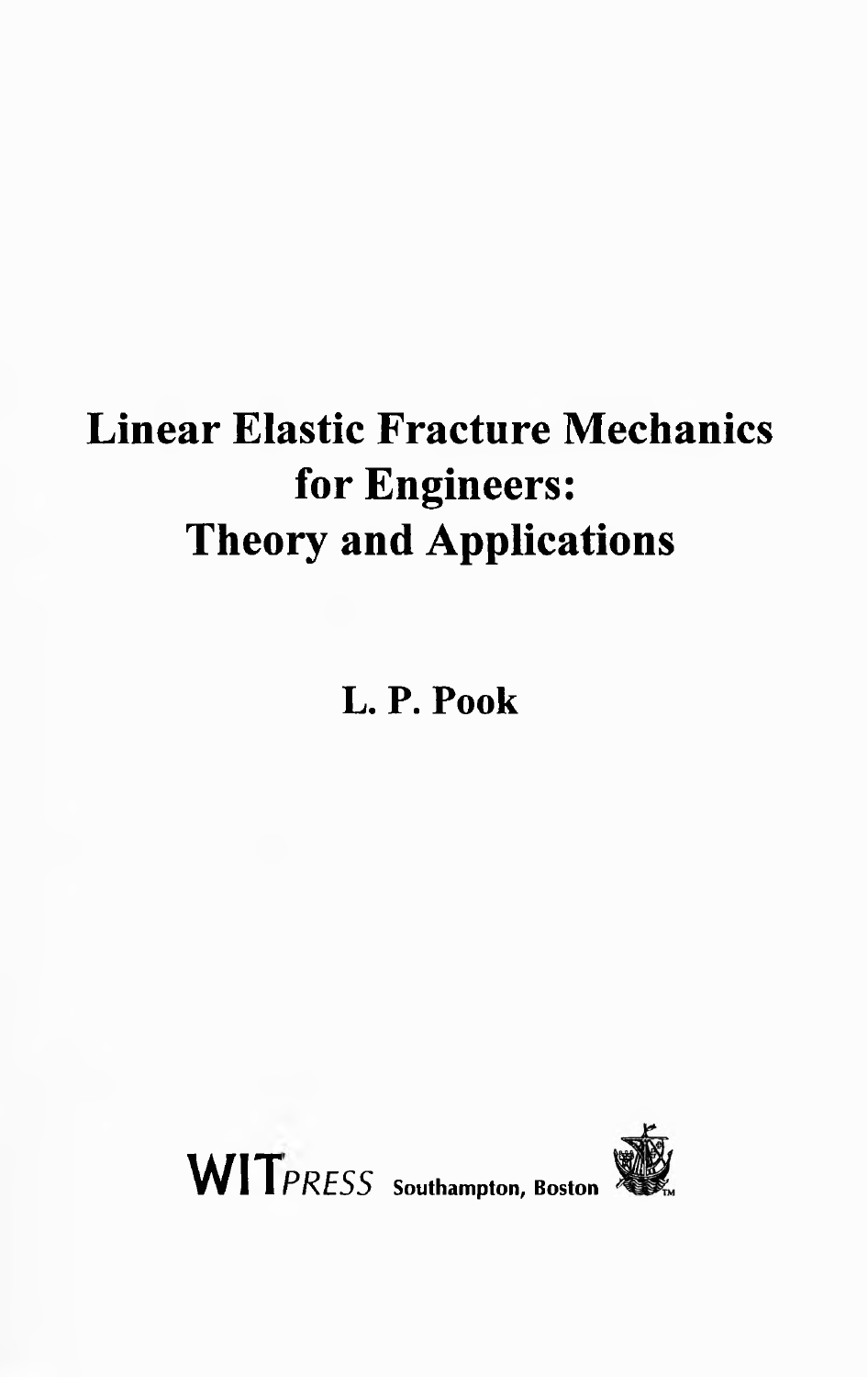## **Contents**

|--|--|

#### **CHAPTER 1: Introduction**

## **CHAPTER 2: Fracture toughness**

| 2.1   |                                                       |     |
|-------|-------------------------------------------------------|-----|
| 2.2.1 |                                                       |     |
| 2.3   |                                                       |     |
| 2.4   | Some Mode I stress intensity factor solutions23       |     |
| 2.5   | Limitations of the stress intensity factor approach29 |     |
| 2.6   |                                                       |     |
| 2.7   |                                                       |     |
| 2.8   |                                                       | .34 |
| 2.9   | Effect of notch acuity on fracture toughness 35       |     |
| 2.10  |                                                       | .35 |
| 2.11  |                                                       |     |
| 2.12  |                                                       | .39 |
|       |                                                       |     |
|       |                                                       |     |

## **CHAPTER 3: Plane strain fracture toughness testing**

| 3.1 |  |
|-----|--|
| 3.2 |  |
| 3.3 |  |
| 3.4 |  |
| 3.5 |  |
| 36  |  |
| 3.7 |  |
| 3.8 |  |
|     |  |
|     |  |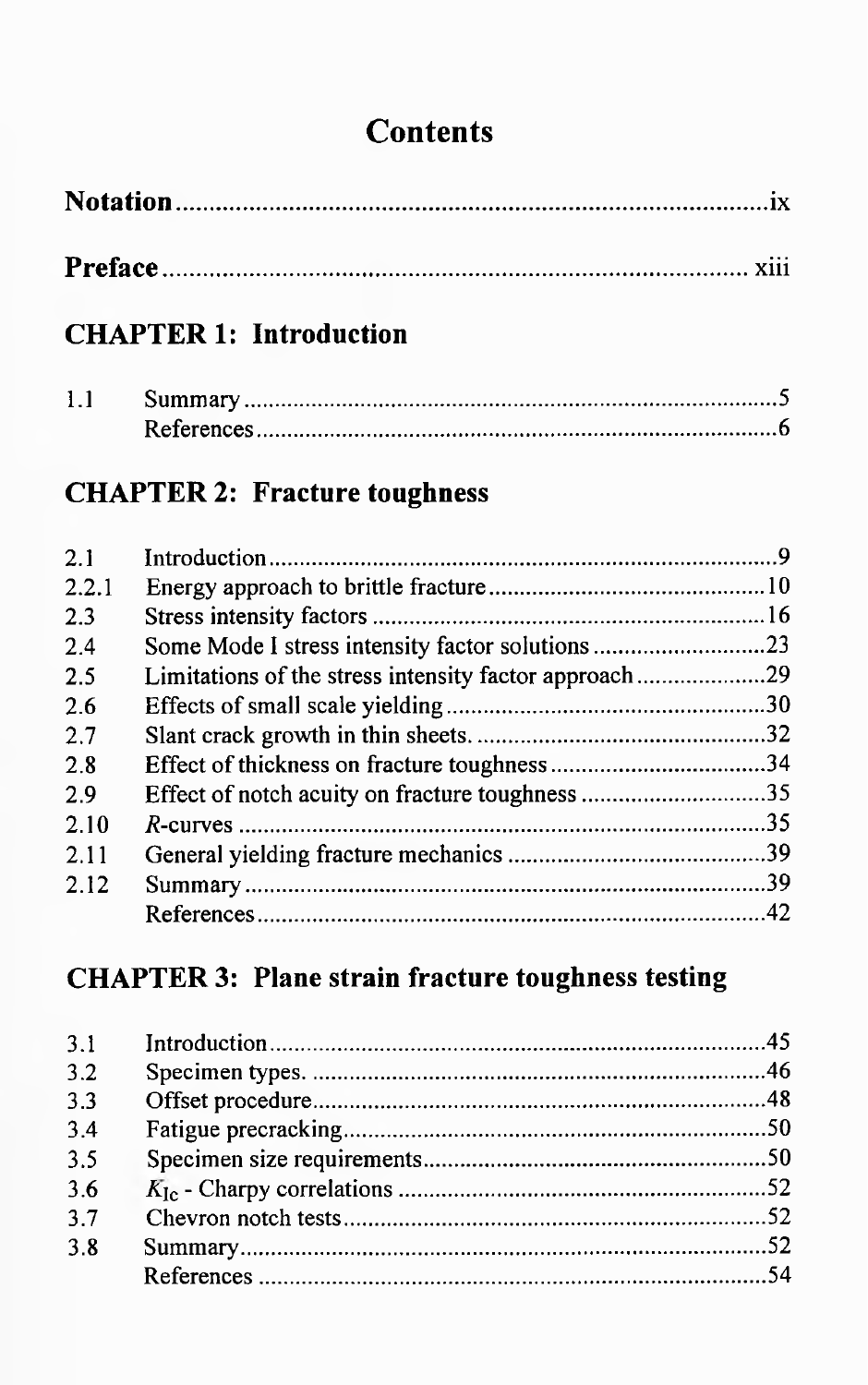#### **CHAPTER4: Fatigue crack growth**

| 4.1  |                                                          |    |
|------|----------------------------------------------------------|----|
| 4.2  |                                                          |    |
| 4.3  |                                                          |    |
| 4.4  |                                                          |    |
| 4.5  |                                                          |    |
| 4.6  |                                                          |    |
| 4.7  |                                                          |    |
| 4.8  |                                                          |    |
| 4.9  | Fatigue crack growth under variable amplitude loading 74 |    |
| 4.10 |                                                          |    |
| 4.11 |                                                          |    |
| 4.12 |                                                          |    |
|      |                                                          |    |
|      | <b>CHAPTER 5: Fatigue crack growth testing</b>           |    |
|      |                                                          | 89 |

## **CHAPTER 5: Fatigue crack growth testing**

| 5.1 |                                                        |  |
|-----|--------------------------------------------------------|--|
| 5.2 |                                                        |  |
| 5.3 |                                                        |  |
| 5.4 |                                                        |  |
| 5.5 |                                                        |  |
| 5.6 |                                                        |  |
| 5.7 | The threshold and near threshold crack growth rates 96 |  |
| 5.8 |                                                        |  |
|     |                                                        |  |
|     |                                                        |  |

## **CHAPTER 6: Fatigue crack paths**

| 6.1 |                                                             |  |
|-----|-------------------------------------------------------------|--|
| 6.2 |                                                             |  |
| 6.3 | Crack growth from an initial mixed Modes I and II crack 105 |  |
| 6.4 |                                                             |  |
| 6.5 | Constraints on crack fronts in three dimensions112          |  |
| 6.6 |                                                             |  |
| 6.7 |                                                             |  |
| 6.8 |                                                             |  |
|     |                                                             |  |